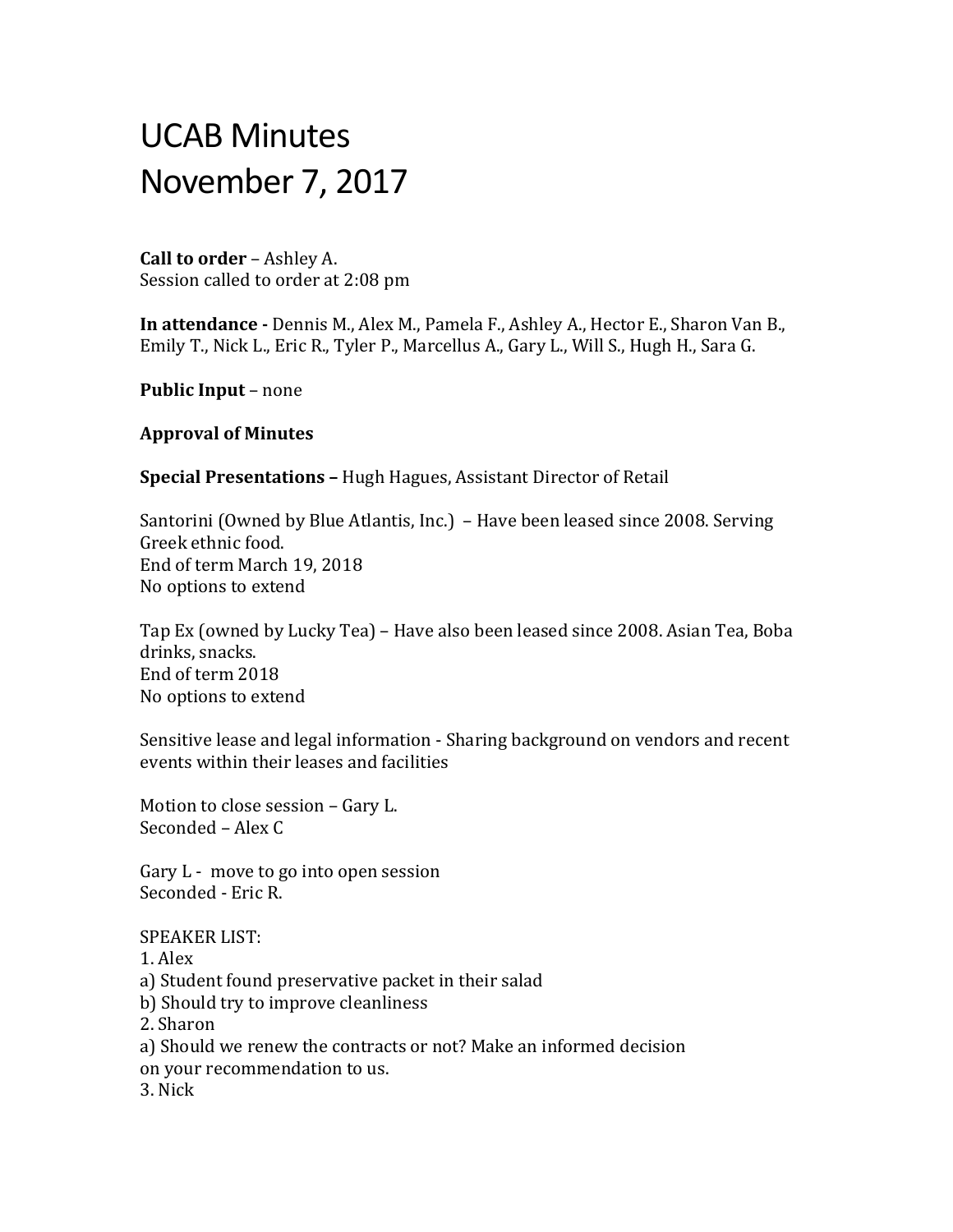a) Do we have an option for the number of year?

(1) Yes, standard 5 but have done less

4. Dennis

a) Can they renew again?

(1) No

5. Alex

a) Are we deciding today?

(1) No

b) Are we deciding how long or whether we should?

(1) Get feedback and then a decision will be made

(2) Both

6. Emily

a) Under what circumstances have leases been renewed for less?

(1) Students aren't fond of vendor

(2) Not the time to close that vendor based on other

circumstances

(3) State of budget

7. Nick

a) Will we be looking towards 2-3 year leases in future?

(1) Isn't our decision

# **Chair Report**

- Retreat November 18 9am 3pm Breakfast Starbucks, Lunch Taco Villa. Also need volunteers to pick up Starbucks
- Outback Space keep speaking with constituents
- Posting Policy ad hoc committee Will reconvene in December
- ACUI March  $21^{st}$   $24$  Big college union festival. Plan to attend if you can
- **•** RFP Meeting Nov  $8<sup>th</sup>$ -Round Table RFP will be here. You cant be on the

committee if you have not seen all of the proposals. 330 – 530 Revelle room

• Can we attend part of the meeting? See Ashley

# **Vice Chair Reports**

No new tech subsidies this week, nothing else to report.

# **Director Report**

- Upcoming Winter Break projects
	- o Ballroom Floor replacement vendor will replace the floor
	- o Acoustical Tile project
	- o West Ballroom foyer/restrooms slated for renovation at the end of December into January
	- o PCW Air handler phase 3 should be starting in winter break
	- o Pub patio decking/fence
	- o Level 2 furniture to be reupholstered